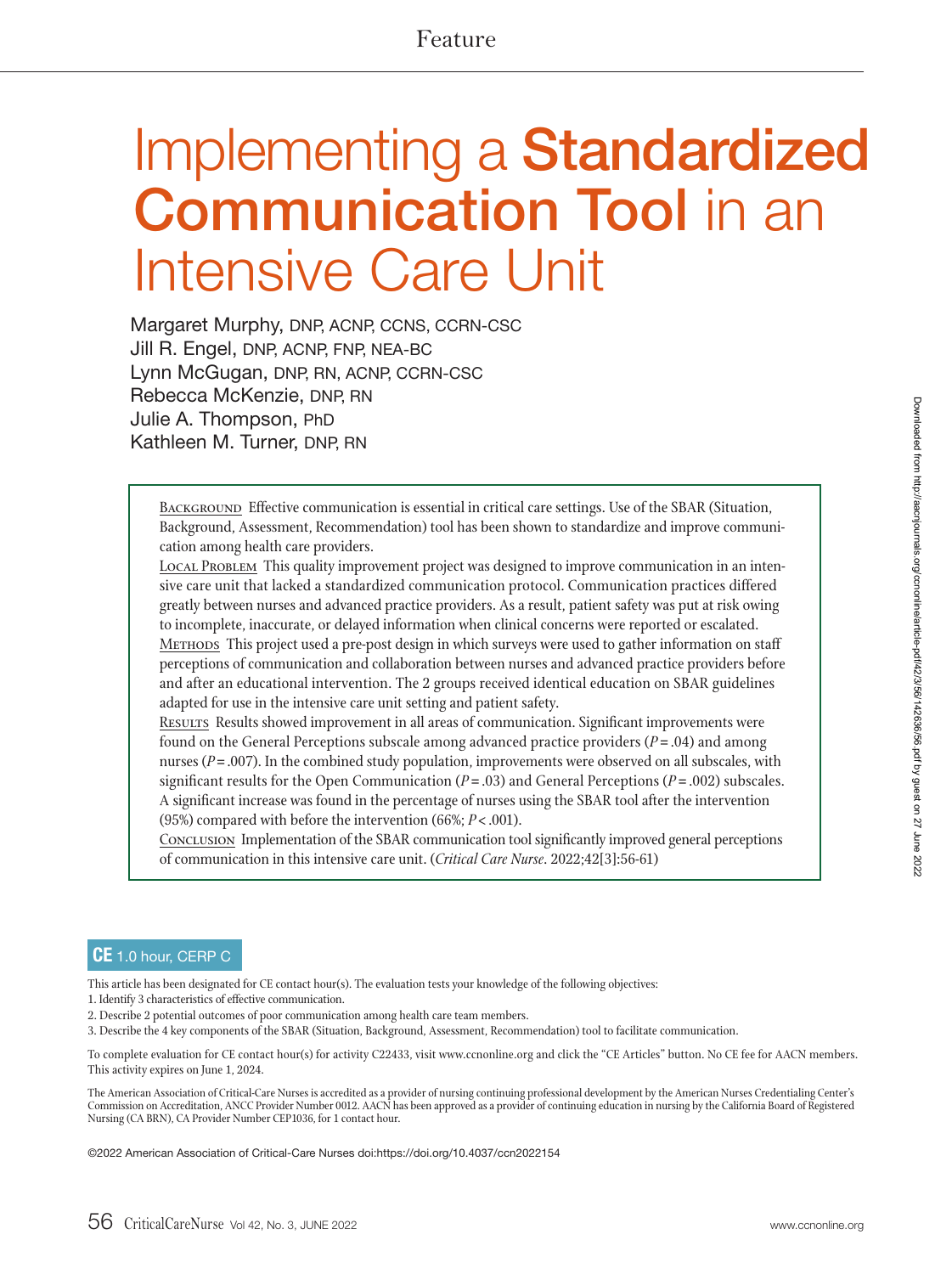**Thousands of people die annually in hospitals<br>
because of poor communication and teamworks<br>
skills among members of their health care<br>
team.<sup>1</sup> According to The Joint Commission, communication<br>
tion errors have been among because of poor communication and teamwork skills among members of their health care team.1** According to The Joint Commission, communication errors have been among the top 3 root causes of reported sentinel events every year since 2004, following human factors and organizational planning.<sup>2</sup> The intensive care unit (ICU) is a dynamic environment with rapidly changing priorities aligning with fluctuations in patient conditions. Effective communication among health care professionals in the ICU is imperative, with accurate and efficient interdisciplinary communication being a prerequisite to the delivery of high-quality care.<sup>3</sup>

The American Association of Critical-Care Nurses standards for a healthy work environment maintain that nurses should be as proficient in communication skills as they are in clinical skills.<sup>4</sup> Successful communication in critical care settings may save lives as well as time. In its 2020 Patient Safety Goals, The Joint Commission identified improved communication as a top priority.<sup>5</sup> The American Hospital Association and American of Nurse Executives recommend using evidence-based tools and resources for improving communication, teamwork, and collaboration among health care team members.6

Using standardized communication practices improves collaboration across health care teams. The

#### Authors

*Margaret Murphy is a co–team leader for the advanced practice providers in an intensive care unit, Duke University Medical Center, Durham, North Carolina.* 

*Jill R. Engel is Associate Vice President for Heart Services for Nursing, Operations & Patient Care Services, Duke University Hospital, and a clinical associate, Duke University, Durham, North Carolina.* 

*Lynn McGugan is a co–team leader for the advanced practice providers in an intensive care unit, Duke University Medical Center, and a clinical associate, Duke University.*

*Rebecca McKenzie is Assistant Vice President for Perioperative Services, Duke University Hospital, and a clinical associate, Duke University.*

*Julie A. Thompson is a consulting associate, Duke University.* 

*Kathleen M. Turner is an associate professor, Duke University.* 

*Corresponding author: Margaret Murphy, DNP, ACNP, CCNS, CCRN-CSC, Duke University Medical Center, 10 Duke Medicine Circle, 7W CTICU, Durham, NC 27710 (email: margaret.murphy@duke.edu).* 

*To purchase electronic or print reprints, contact the American Association of Critical-Care Nurses, 27071 Aliso Creek Rd, Aliso Viejo, CA 92656. Phone, (800) 899- 1712 or (949) 362-2050 (ext 532); fax, (949) 362-2049; email, reprints@aacn.org.*

SBAR (Situation, Background, Assessment, Recommendation) tool is a structured communication tool that has been shown to reduce the incidence of adverse events in hospital settings. The tool is based on a conversationframing technique that facilitates concise, predictable, and organized conversation, which is particularly useful in emergent situations.7 This communication method can be used to make rapid decisions during critical events such as patient deterioration.<sup>8</sup> The SBAR tool has been recognized as an effective communication tool for health care providers by The Joint Commission, the Agency for Healthcare Research and Quality, the Institute for Healthcare Improvement (IHI), and the World Health Organization.6 On its website, the Agency for Healthcare Research and Quality describes the SBAR tool and how to use it.<sup>9</sup> The SBAR tool has been recommended by the IHI and is 1 of 9 tools constituting its patient safety essentials toolkit.10

#### **Local Problem**

The setting for this project was an ICU at a large academic medical center in the southeastern United States. The ICU is a 32-bed adult unit for patients who have undergone a variety of cardiac, aortic, lung, and esophageal surgical procedures. The ICU has a staff of approximately 180 bedside nurses, 20 intensivists, 20 advanced practice providers, 10 core team respiratory therapists, and 2 primary pharmacists providing around-the-clock care.

In this ICU, there was no standardized communication method used by nurses and advanced practice providers (APPs). Communication practices differed greatly between the 2 groups, and the nursing and APP staff members had reported communication between the 2 groups multiple times per shift. As a result, patient safety was put at risk because of incomplete, inaccurate, or delayed information when clinical concerns were reported or escalated. Staff members described the communication process as lacking organization and consistency. Clinical details were often delivered in a fragmented style that included only some of the information needed to fully understand the situation. Nursing and APP staff members reported that representatives of both groups were often unprepared for patient handoffs, lacking details and data relevant to the clinical situation, which required further investigation.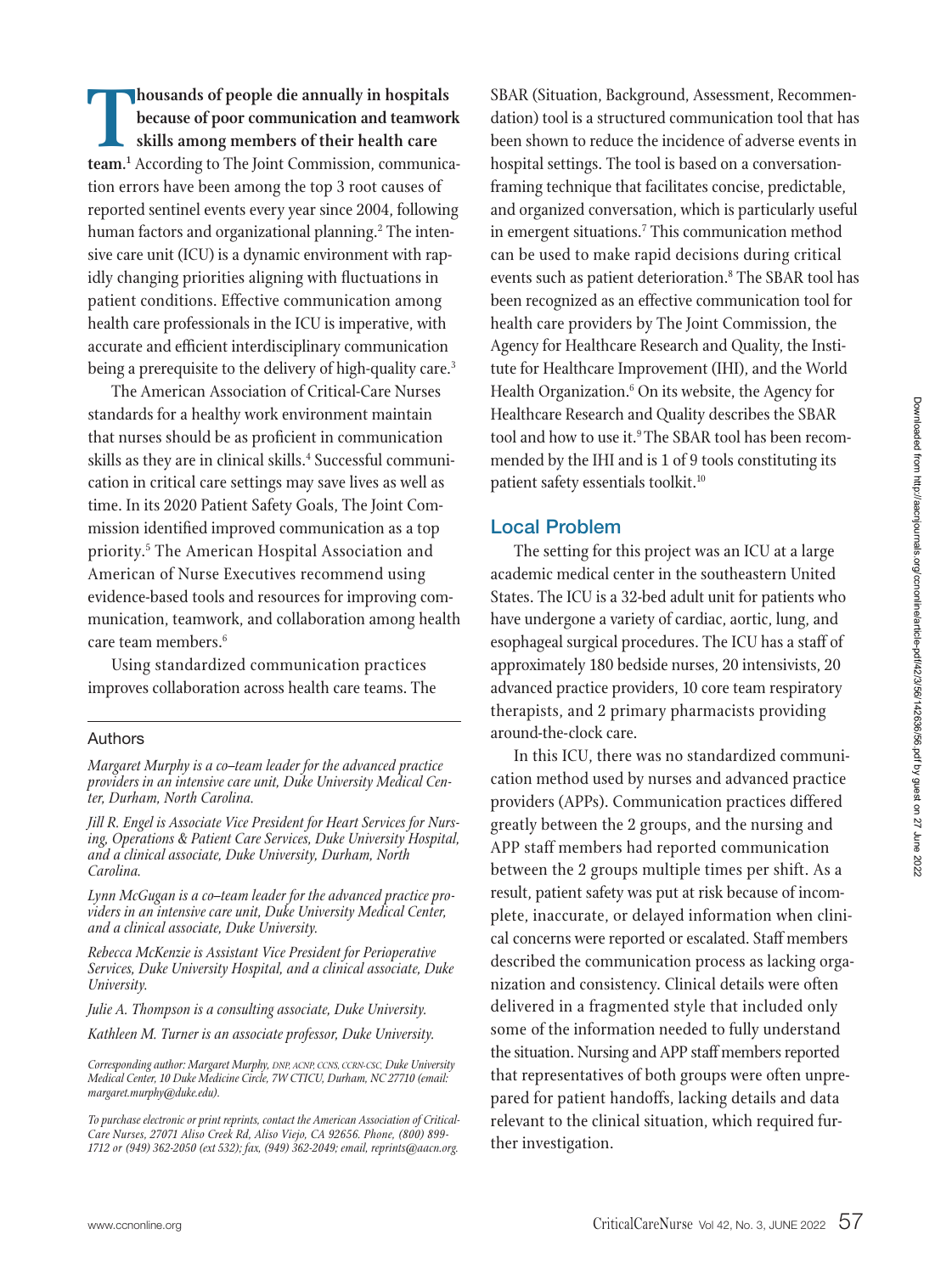## **Methods**

The aim of this project was to implement a standardized communication tool to improve communication between nurses and APPs in the ICU. The primary aim was improvement in the ICU nurses' and APPs' perceptions of the quality of communication 3 months after implementation of the tool. The secondary aim was improvement of the perceived accuracy and timeliness of communication between nurses and APPs 3 months after implementation of the tool. The third aim was increased perceptions of shared decision-making between nurses and APPs 3 months after implementation of the tool. This project was approved by the hospital's nursing leadership and was deemed exempt from the need for institutional review board approval because it did not involve any patient participation.

We determined that the ideal communication innovation for this project would be one that involved nurses and APPs in practicing communication skills to organize their clinical data into a well-presented assessment with recommendations for patient interventions. With this

# The role of the project champion was to reinforce the education and serve as a role model for use of the SBAR tool in clinical practice.

vision in mind, we selected the SBAR tool as an

appropriate innovation. The SBAR tool was designed to facilitate the delivery of information using a reliable, consistent process. The tool is well suited to the critical care setting, enabling health care team members to convey important data in a clear, concise, and logical way.

#### Study Design

This quality improvement project used a pre-post design. Surveys originally developed to ascertain nurses' and physicians' experiences of and attitudes toward communication were modified for use with nurses and APPs. The surveys were used to evaluate the nurses' and APPs' perceptions of communication between the 2 groups. After the initial survey, both groups received education on using the SBAR communication tool. Upon completion of the education, the groups were given 3 months to use the SBAR tool in clinical practice. After this 3-month period, the same surveys that were used initially were sent to the nurses and APPs to reassess their perceptions of communication. All ICU nurses and APPs were eligible to participate in this project.

#### Survey Instruments

The survey instruments used in this project were adapted from surveys included in the IHI's patient safety essentials toolkit, which are available for public use.<sup>10</sup> Separate surveys were used for APPs (Supplement 1, available online only at ccnonline.org) and nurses (Supplement 2, available online only at ccnonline.org). The original survey instruments were developed and validated by Vazirani and colleagues.<sup>11</sup> We converted the surveys to an electronic format using Qualtrics research software and emailed them to all APPs and nurses in the ICU. The surveys contained 12 questions with Likertscale responses that measured staff perceptions of the quality of communication and collaboration between the 2 professional groups. The surveys also collected demographic information on the amount of the respondent's professional experience and length of employment in the ICU, as well as their previous experience with or training in use of the SBAR tool.

#### Intervention

The intervention began with staff education on the SBAR tool. Nursing and APP teams received the same education. Each group's staff meetings incorporated a recorded PowerPoint (Microsoft) presentation that outlined the SBAR concept, described the SBAR tool, and provided examples of the tool's use in common ICU clinical scenarios. The ICU held approximately 15 staff meetings for nurses and 1 staff meeting for APPs. The content was consistent at each meeting, and all educational content was delivered in electronic format. Attendance was documented at the nursing and APP staff meetings, and the number of staff members receiving the education was recorded.

The recorded PowerPoint presentation was also sent electronically to all nursing and APP staff members. One registered nurse who was familiar with the SBAR communication framework and had an interest in the project was engaged as a project champion. The role of the project champion was to reinforce the education and serve as a role model for use of the SBAR tool in clinical practice.

In addition to the PowerPoint presentation, staff members were provided with various resources to facilitate education on the SBAR tool. Laminated signs with a simple outline of the tool were placed near the nurses' computers and the APPs' desks. "Badge buddies," which were small versions of the laminated signs, were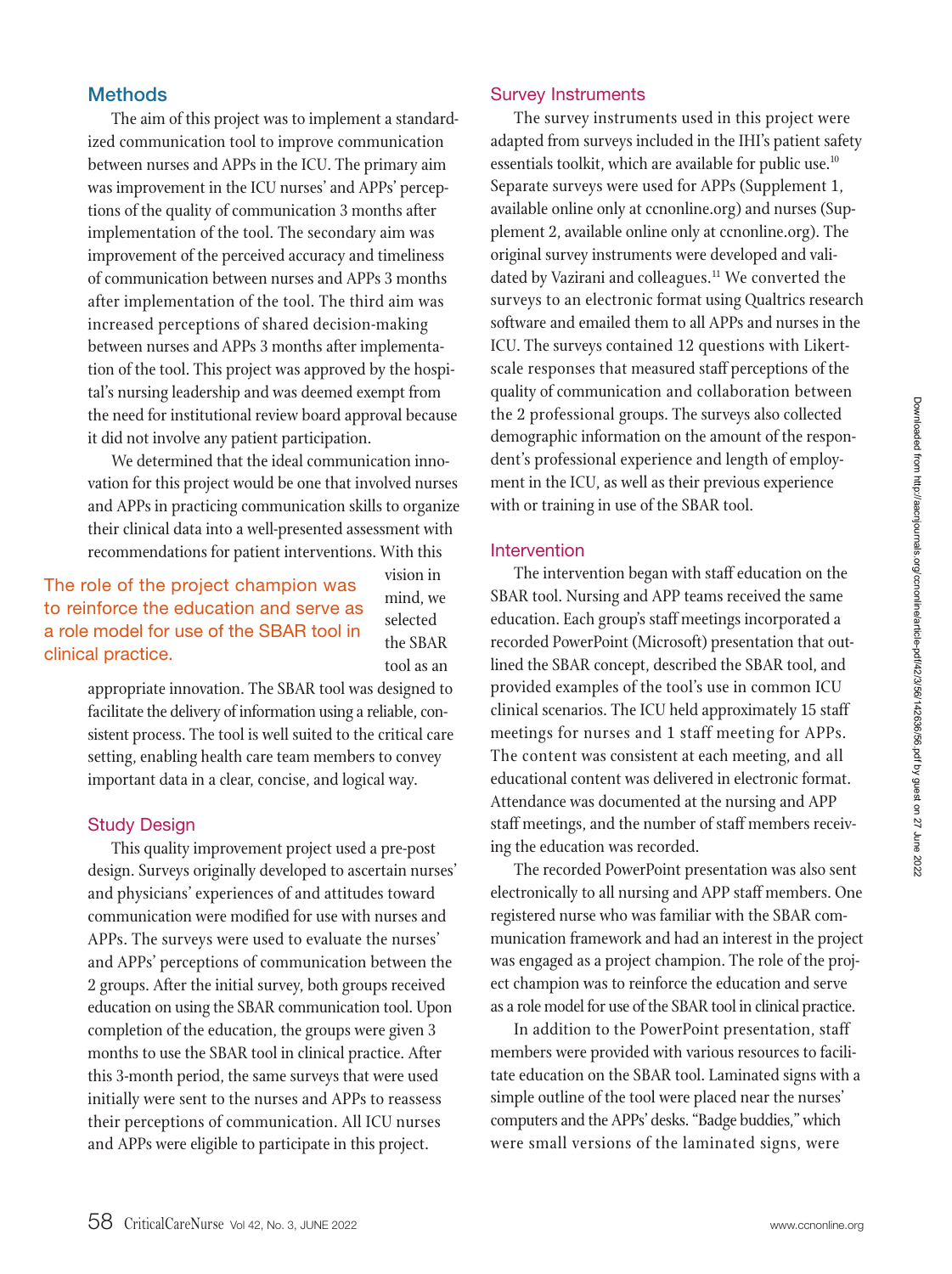| <b>Table 1</b> Demographic characteristics of participants |                                                  |                                          |           |                                            |                                           |           |
|------------------------------------------------------------|--------------------------------------------------|------------------------------------------|-----------|--------------------------------------------|-------------------------------------------|-----------|
|                                                            | <b>APPs. No. (%)</b>                             |                                          |           | Nurses, No. $(\%)$                         |                                           |           |
| <b>Characteristic</b>                                      | <b>Before</b><br><i>intervention</i><br>$(n=13)$ | <b>After</b><br>intervention<br>$(n=11)$ | P         | <b>Before</b><br>intervention<br>$(n=100)$ | <b>After</b><br>intervention<br>$(n=100)$ | P         |
| Years of experience                                        |                                                  |                                          |           |                                            |                                           |           |
| $<$ 3                                                      | 5(38)                                            | 3(27)                                    |           | 35(35)                                     | 28 (28)                                   |           |
| $4 - 6$                                                    | 5(38)                                            | 3(27)                                    | .51       | 33(33)                                     | 42 (42)                                   | .38       |
| $\geq 7$                                                   | 3(23)                                            | 5(45)                                    |           | 32(32)                                     | 30(30)                                    |           |
| Had experience before working in ICU                       | 6(46)                                            | 5(45)                                    | > .99     | 29(29)                                     | 44 (44)                                   | .04       |
| Received prior education on the SBAR tool <sup>a</sup>     | 11(85)                                           | ΝA                                       | <b>NA</b> | 91(91)                                     | NA.                                       | <b>NA</b> |
| Currently use the SBAR tool in my clinical practice        | 8(62)                                            | 9(82)                                    | .39       | 66 (66)                                    | 95(95)                                    | < .001    |

Abbreviations: APP, advanced practice provider; ICU, intensive care unit; NA, not applicable; SBAR, Situation, Background, Assessment, Recommendation. a Question asked only on preintervention survey.

provided by the nurse manager for staff members to wear on their identification badges. Educational flyers describing common SBAR patient scenarios in the ICU were placed in key areas on the unit (Supplement 3, available online only at ccnonline.org).

#### Statistical Analysis

Demographic characteristics of study participants before and after implementation of the intervention are presented using descriptive statistics (number, percentage). Differences between pre- and postintervention data were assessed using the  $\chi^2$  test and the Fisher exact test. Pre- versus postintervention scores on the communication survey subscales of Collaboration, General Perceptions, and Open Communication were compared using independent-sample *t* tests for nurses and APPs separately and then all participants combined. Descriptive statistics (mean, SD) are presented for each subscale at each time point. Higher scores indicate better perceived communication. Statistical analysis was conducted using IBM SPSS Statistics, version 27, and the  $\alpha$  value was set at .05.

#### **Results**

A total of 24 APPs and 200 nurses participated in the project; some participants completed both the pre- and postintervention surveys. Demographic characteristics of the participants including their years of experience, whether they had received prior education on the SBAR tool, and whether they currently used the tool in clinical practice are displayed in Table 1.

Among APPs, no significant differences were found from before to after the intervention in terms of years of

ided by the nurse manager for staff members to rexperience, and the participants were evenly distributed in  $\epsilon$ across the experience level groups (<3 years, 4-6 years, ≥7 groups). In this group, no significant difference was found in the percentage of participants using the SBAR tool in clinical practice between before (62%) and after (82%) the intervention  $(P=.39)$ .

> Among nurses, before the intervention participants were evenly distributed across the experience level groups. After the intervention, the largest proportion of participants (42%) had 4 to 6 years of experience. A significant increase was found in the percentage of nurses using the SBAR tool after the intervention (95%) compared with before the intervention (66%; *P*< .001).

> In evaluation of results by survey subscales, both APPs' and nurses' scores improved from before to after the intervention in General Perceptions and Open Communication (Table 2). In the APP group, the score for the Collaboration subscale remained the same from before to after the intervention. Significant improvements were found on the General Perceptions subscale for the APPs (*P*= .04) and for nurses ( $P = .007$ ). In the combined results for all participants (Table 3), improvements were noted on all subscales, with those for Open Communication (*P*= .03) and General Perceptions (*P*= .002) being significant.

### **Discussion**

The goal of this project was to improve communication between nurses and APPs in the ICU. Good communication is associated with improved patient safety and positive patient outcomes.<sup>12</sup> Effective teamwork is characterized by collaboration, skilled communication, active listening, and timeliness. Implementation of the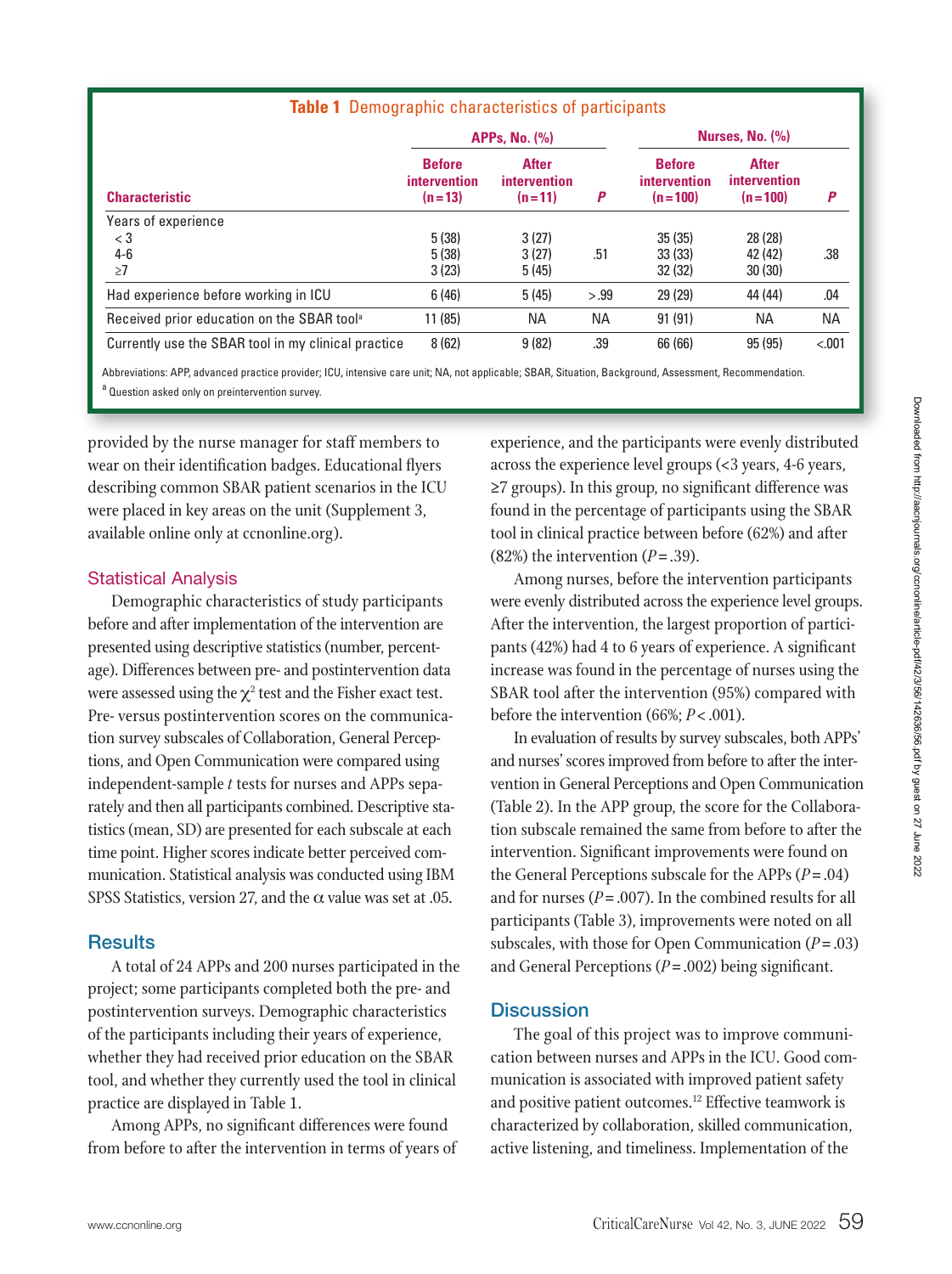| <b>APPs, mean (SD)</b>       |                                                  |                                                 |                                | <b>Nurses, mean (SD)</b>                   |                                                  |                                |
|------------------------------|--------------------------------------------------|-------------------------------------------------|--------------------------------|--------------------------------------------|--------------------------------------------------|--------------------------------|
| <b>Subscale</b> <sup>a</sup> | <b>Before</b><br><i>intervention</i><br>$(n=13)$ | <b>After</b><br><i>intervention</i><br>$(n=11)$ | <b>Statistical</b><br>analysis | <b>Before</b><br>intervention<br>$(n=100)$ | <b>After</b><br><i>intervention</i><br>$(n=100)$ | <b>Statistical</b><br>analysis |
| <b>Open Communication</b>    | 3.1(0.40)                                        | 3.5(0.49)                                       | $t_{22} = -1.77$ , $P = .09$   | 4.1(0.59)                                  | 4.3(0.54)                                        | $t_{198} = -1.85, P = .07$     |
| Collaboration                | 3.0(0.25)                                        | 3.0(0.10)                                       | $t_{22} = 0.56, P = .58$       | 3.1(0.40)                                  | 3.2(0.44)                                        | $t_{198} = -0.71$ , $P = .48$  |
| <b>General Perceptions</b>   | 2.7(0.43)                                        | 3.2(0.71)                                       | $t_{22} = -2.20$ , $P = .04$   | 3.6(0.75)                                  | 3.8(0.73)                                        | $t_{198} = -2.72$ , $P = .007$ |

<sup>a</sup> Scores range from 1 to 4 for the Collaboration subscale and from 1 to 5 for the General Perceptions and Open Communication subscales.

|                              |                                         | All participants, mean (SD)            |                               |
|------------------------------|-----------------------------------------|----------------------------------------|-------------------------------|
| <b>Subscale</b> <sup>a</sup> | <b>Before intervention</b><br>$(n=113)$ | <b>After intervention</b><br>$(n=111)$ | <b>Statistical analysis</b>   |
| Open Communication           | 4.0(0.66)                               | 4.2(0.59)                              | $t_{222} = -2.19$ , $P = .03$ |
| Collaboration                | 3.1(0.39)                               | 3.2(0.42)                              | $t_{222} = -0.66$ , $P = .51$ |
| <b>General Perceptions</b>   | 3.5(0.77)                               | 3.8(0.75)                              | $t_{222} = -3.2, P = .002$    |

SBAR tool improved perceptions of all areas of communi-changed completeness of data being reported. Th cation among the nurses and APPs in this ICU.

The SBAR tool is a reliable and validated communication tool that is easily implemented among health care providers.13 The educational interventions used in this project, including templates, clinical examples, and role modeling, helped the groups incorporate the SBAR tool into clinical practice. Members of each group reported that they were eager to have a template that they could fill in and use to relay pertinent information. The tool has a concise structure that encourages brief exchanges of information. The significant increase in use of the SBAR tool among nurses from before (66%) to after (95%) the intervention indicates its ease of implementation.

Incomplete, inaccurate, or delayed communication can have dire consequences in the ICU setting.14 The implementation of the SBAR communication tool significantly improved the general perceptions of communication in this ICU among nurses and APPs, including timeliness of updates and relevance of information to the patient's condition or situation. Confusion and errors can be mitigated when information is relevant to a situation and received promptly. Trust in the details of exchanged information is essential. After implementation of the SBAR tool, the nurses and APPs reported a significant increase in their confidence in the accuracy

and completeness of data being reported. The groups also expressed enjoyment in working together. Although improving teamwork was not a specific goal of this project, it was a result of enhanced communication and collaboration between the 2 groups.

The success of this project was due in part to the eagerness of the participants to improve their communication. Several staff members became informal champions of this project. Members of the nursing leadership team became actively engaged in disseminating the SBAR educational resources to nurse preceptors, nurse orientees, and staff nurses. Staff members updated the project director regarding the engagement of staff or areas where more education was needed. The APPs role-played clinical scenarios with nurses and provided feedback and encouragement. Nurses and APPs were observed using the SBAR tool with physicians, which was a positive outcome beyond the goals of this project. In addition, respiratory therapists requested SBAR education for their team. The voluntary actions of the staff indicated their desire to improve communication and recognition of the potential positive impacts of this project.

The timing of this project was appropriate, as there were no other major rollouts during the same period. The ICU leadership expressed strong support for the project as a means to improve communication,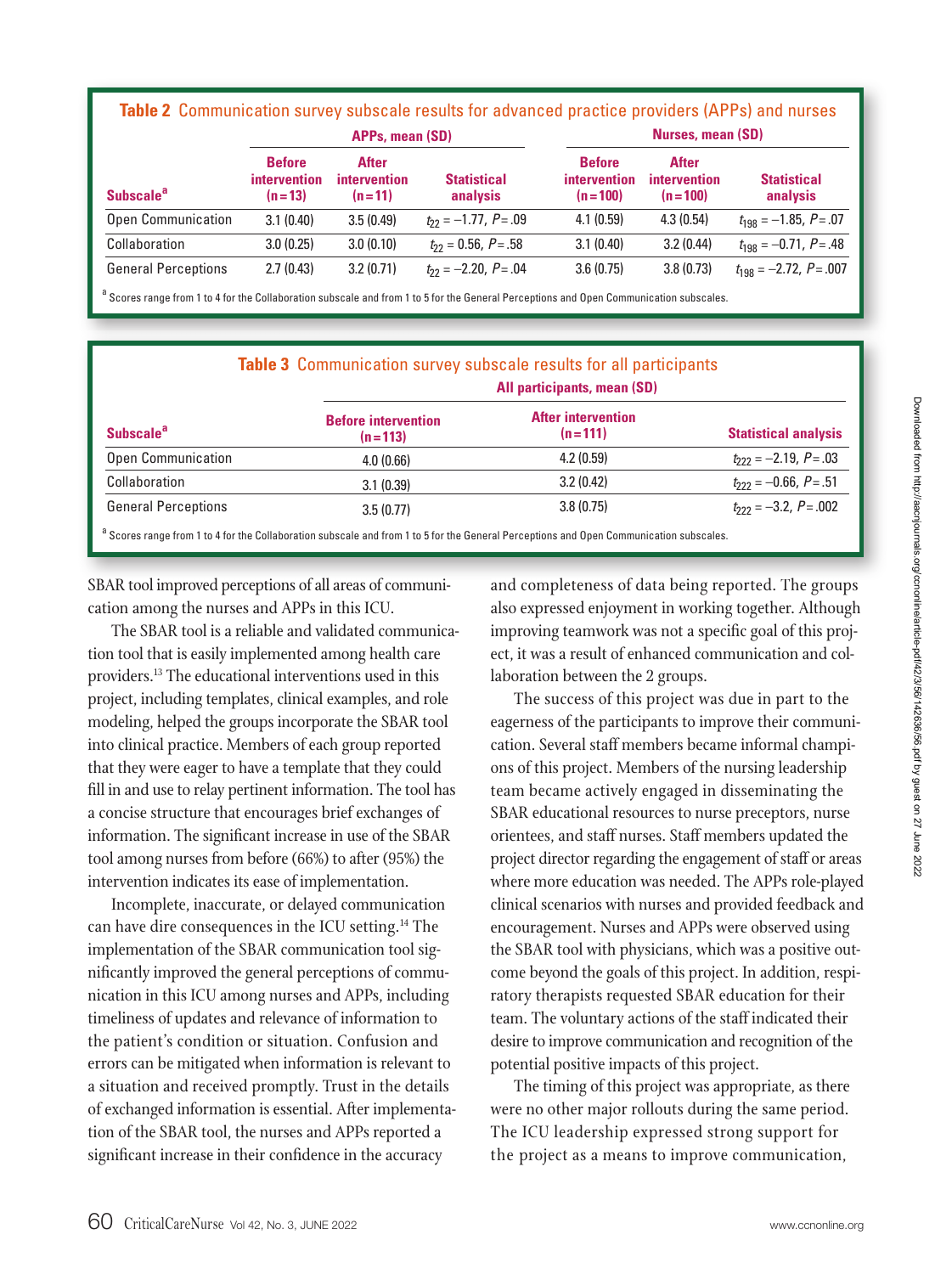collaboration, and patient outcomes. Physicians working in the ICU also expressed their strong support.

Limitations of this project included significant nursing turnover during its implementation. Some staff members who completed the initial survey may not have been still working in the ICU at the time of the second survey. Moreover, there may have been new staff members who did not receive the initial SBAR education who completed the postimplementation survey.

Another limitation pertains to nurses' previous work experience. More nurse respondents had experience before working in this ICU after the intervention (44%) compared with before the intervention (29%). In addition, the subjectivity of self-reported perceptions was a limitation. Respondents may have perceived their use of the SBAR tool to be higher or lower than it actually was.

The SBAR education provided in this project will be made sustainable by embedding it into the orientation programs for nurses and APPs and weaving it into the culture of the ICU. The standardized SBAR PowerPoint presentation will be provided during nursing orientation classes and will be added to the electronic APP orientation manual. In addition, the nursing director requested that the SBAR presentation and other resources developed for this project be used in other units of the hospital. Discussions are under way regarding expanding SBAR education and implementation to the entire ICU team including intensivists, fellows, respiratory therapists, and pharmacists.

#### **Conclusion**

All clinicians should be as proficient in their communication skills as they are in their clinical skills. The nurses and APPs who participated in this project were concerned about communication errors and breakdowns. The SBAR tool provided them with a standardized communication method that was missing from their clinical practice. Within 3 months, the groups' perceptions of communication significantly improved. As the SBAR tool is woven into the ICU culture and extended to other groups of ICU staff members, the concerns and frustrations related to communication should continue to decrease.

This project would be easy to implement in other health care settings. The IHI's comprehensive patient safety toolkit is freely available to all health care providers seeking to improve patient safety in their clinical setting. Tools from the IHI toolkit used in

this project include the SBAR educational instructions, the SBAR template, and survey questions. The IHI website also offers stepwise instructions and templates for education that would be appropriate for use in a variety of health care settings. CCN

Financial Disclosures None reported.

# See also

To learn more about communication in the critical care setting, read "Development and Evaluation of Best Practice Alerts: Methods to Optimize Care Quality and Clinician Communication" by Fry in *AACN Advanced Critical Care,* 2021;32(4):468-472. Available at **www. aacnacconline.org.**

References

- 1. Martin HA, Ciurzynski SM. Situation, Background, Assessment, and Recommendation–guided huddles improve communication and teamwork in the emergency department. *J Emerg Nurs.* 2015;41(6):484-488. doi:10.1016/j.jen.2015.05.017
- 2. Stewart KR, Hand KA. SBAR, communication, and patient safety: an integrated literature review. *MedSurg Nurs.* 2017;26(5):297-305.
- 3. Wang YY, Wan QQ, Lin F, Zhou WJ, Shang SM. Interventions to improve communication between nurses and physicians in the intensive care unit: an integrative literature review. *Int J Nurs Sci.* 2017;5(1):81-88. doi:10.1016/j.ijnss.2017.09.007
- 4. American Association of Critical-Care Nurses. *AACN Standards for Establishing and Sustaining Healthy Work Environments.* American Association of Critical-Care Nurses website. Accessed March 21, 2020. https:// www.aacn.org/nursing-excellence/standards/aacn-standards-forestablishing-and-sustaining-healthy-work-environments
- 5. The Joint Commission. 2020 Hospital National Patient Safety Goals. The Joint Commission website. Accessed March 21, 2020. https://www. jointcommission.org/standards/national-patient-safety-goals/hospital-2020-national-patient-safety-goals
- 6. Bhatt J, Swick M. Focusing on teamwork and communication to improve patient safety. American Hospital Association website. Accessed May 19, 2020. https://www.aha.org/news/blog/2017-03-15-focusing-teamworkand-communication-improve-patient-safety
- 7. Shahid S, Thomas S. Situation, Background, Assessment, Recommendation (SBAR) communication tool for handoff in health care—a narrative review. *Safety Health.* 2018;4:7. doi:10.1186/s40886-018-0073-1
- 8. Vardaman JM, Cornell P, Gondo MB, Amis JM, Townsend-Gervis M, Thetford C. Beyond communication: the role of standardized protocols in a changing health care environment. *Health Care Manage Rev.*  2012;37(1):88-97. doi:10.1097/HMR.0b013e31821fa503
- Agency for Healthcare Research and Quality. TeamSTEPPS Fundamentals Course: Module 3. Communication. Accessed March 8, 2022. https://www.ahrq.gov/teamstepps/instructor/fundamentals/module3/ igcommunication.html
- 10. Institute for Healthcare Improvement. SBAR tool: Situation-Background-Assessment-Recommendation [Tool] 2017. Institute for Healthcare Improvement website. Accessed March 20, 2020. http://www.ihi. org/resources/Pages/Tools/Patient-Safety-Essentials Toolkit.aspx
- 11. Vazirani S, Hays RD, Shapiro MF, Cowan M. Effect of a multidisciplinary intervention on communication and collaboration among physicians and nurses. *Am J Crit Care.* 2005;14(1):71-77.
- 12. Blake N, Collins M. Importance of healthy work environment education in nursing schools. *AACN Adv Crit Care.* 2017;28(3):289-290. doi:10.4037/aacnacc2017511
- 13. Compton J, Copeland K, Flanders S, et al. Implementing SBAR across a large multihospital health system. *Jt Comm J Qual Patient Saf.*  2012;38(6):261-268. doi:10.1016/s1553-7250(12)38033-1
- 14. The Joint Commission. Sentinel Event Alert 58: Inadequate hand-off communication. 2017. The Joint Commission website. Accessed March 27, 2020. https://www.jointcommission.org/resources/patient-safetytopics/sentinel-event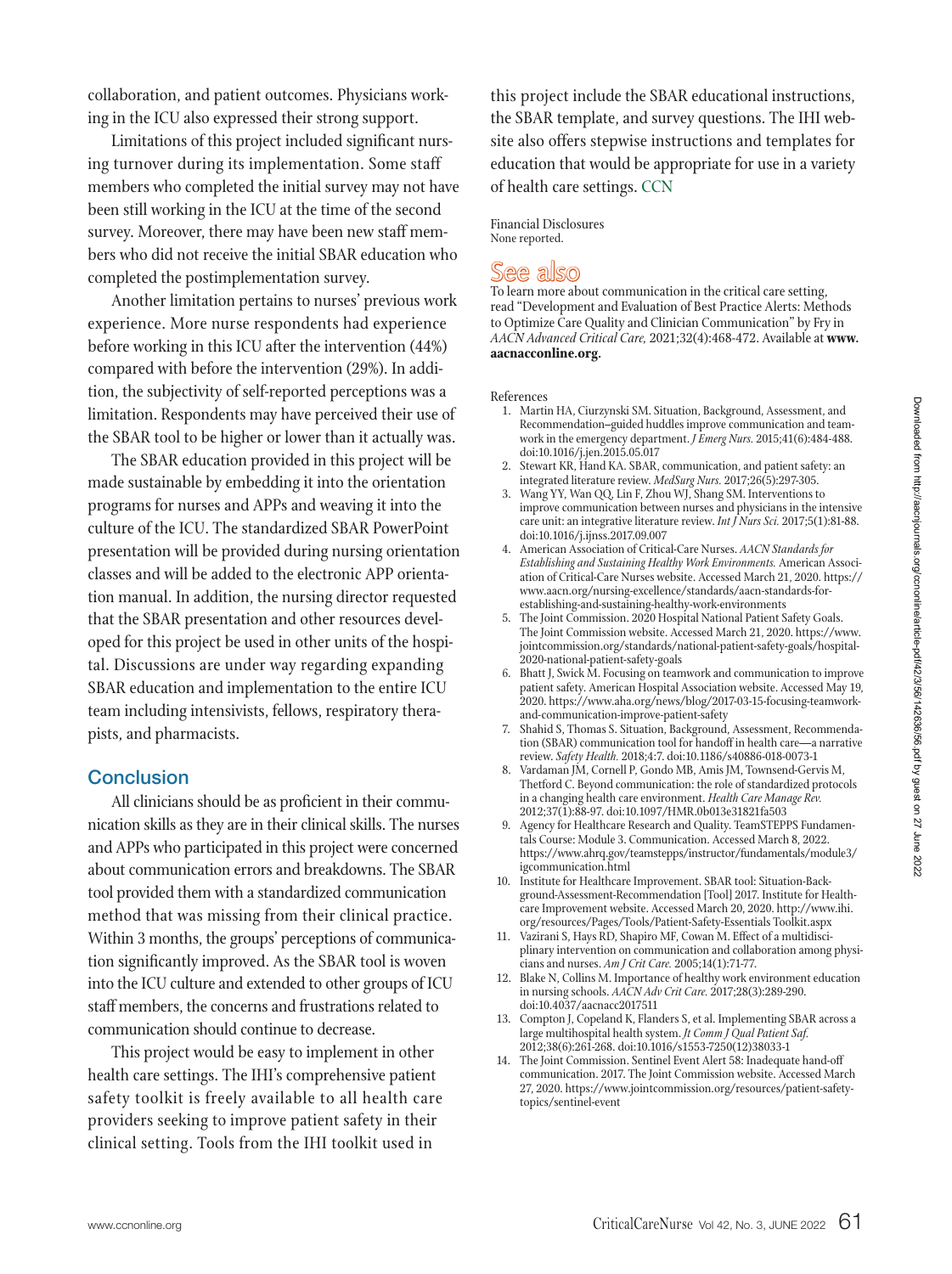| 1. Do nurses and APPs share in decision-making?<br>Collaboration                                     | 4<br><b>Always</b>            | 3<br><b>Sometimes</b>           |                                  | $\overline{2}$<br><b>Rarely</b>   | 1<br><b>Never</b>                |
|------------------------------------------------------------------------------------------------------|-------------------------------|---------------------------------|----------------------------------|-----------------------------------|----------------------------------|
| 2. Do nurses and APPs cooperate in decisions?<br>Collaboration                                       | 4<br><b>Always</b>            | 3<br><b>Sometimes</b>           |                                  | $\mathbf{2}$<br><b>Rarely</b>     | 1<br><b>Never</b>                |
| 3. Do nurses and APPs plan together before making decisions?<br>Collaboration                        | 4<br><b>Always</b>            | 3<br><b>Sometimes</b>           |                                  | $\mathbf{2}$<br><b>Rarely</b>     | 1<br><b>Never</b>                |
| 4. Is there open communication between APPs and nurses in<br>making decisions?<br>Collaboration      | 4<br><b>Always</b>            | 3<br><b>Sometimes</b>           |                                  | $\overline{2}$<br><b>Rarely</b>   | 1<br><b>Never</b>                |
| 5. I get relevant information on the status of patients from nurses.<br><b>General Perceptions</b>   | 5<br>All of the<br>time       | 4<br><b>Most of</b><br>the time | 3<br>Some of<br>the time         | $\overline{2}$<br><b>Rarely</b>   | 1<br><b>Never</b>                |
| 6. There are no delays in relaying information regarding patient care.<br><b>General Perceptions</b> | 5<br><b>Strongly</b><br>agree | 4<br>Agree                      | 3<br><b>Neutral</b>              | $\overline{2}$<br><b>Disagree</b> | 1<br><b>Strongly</b><br>disagree |
| 7. Nurses update me in a timely manner.<br><b>General Perceptions</b>                                | 5<br><b>Strongly</b><br>agree | 4<br>Agree                      | 3<br><b>Neutral</b>              | $\overline{2}$<br><b>Disagree</b> | <b>Strongly</b><br>disagree      |
| 8. I receive complete information from nurses.<br><b>Open Communication</b>                          | 5<br><b>Strongly</b><br>agree | 4<br>Agree                      | 3<br><b>Neutral</b>              | $\overline{2}$<br><b>Disagree</b> | 1<br><b>Strongly</b><br>disagree |
| 9. I have good communication with nurses.<br><b>Open Communication</b>                               | 5<br><b>Strongly</b><br>agree | 4<br>Agree                      | 3<br><b>Neutral</b>              | $\overline{2}$<br><b>Disagree</b> | 1<br><b>Strongly</b><br>disagree |
| 10. I feel certain about accuracy of information from nurses.<br><b>Open Communication</b>           | 5<br><b>Strongly</b><br>agree | 4<br>Agree                      | $\overline{3}$<br><b>Neutral</b> | $\overline{2}$<br><b>Disagree</b> | 1<br><b>Strongly</b><br>disagree |
| 11. I enjoy collaborating with nurses.<br>Open Communication                                         | 5<br><b>Strongly</b><br>agree | 4<br>Agree                      | 3<br><b>Neutral</b>              | $\overline{2}$<br><b>Disagree</b> | <b>Strongly</b><br>disagree      |
| 12. I have easy access to high quality nurses.<br><b>Open Communication</b>                          | 5<br><b>Strongly</b><br>agree | 4<br>Agree                      | 3<br><b>Neutral</b>              | $\overline{2}$<br><b>Disagree</b> | 1<br><b>Strongly</b><br>disagree |

Demographic questions:

| 1. I have been an advanced practice provider for                   | 1-3 years | 4-6 vears | 7+ years |
|--------------------------------------------------------------------|-----------|-----------|----------|
| 2. I have APP experience prior to working in this ICU.             | Yes       | No        |          |
| 3. I have received prior education for the SBAR tool. <sup>3</sup> | Yes       | No        |          |
| 4. I currently utilize the SBAR tool in my clinical practice.      | Yes       | No        |          |

**Supplement 1** Advanced practice providers' communication with nurses survey tool.

Abbreviations: APP, advanced practice provider; SBAR, Situation, Background, Assessment, Recommendation.

a Question asked only on preintervention survey.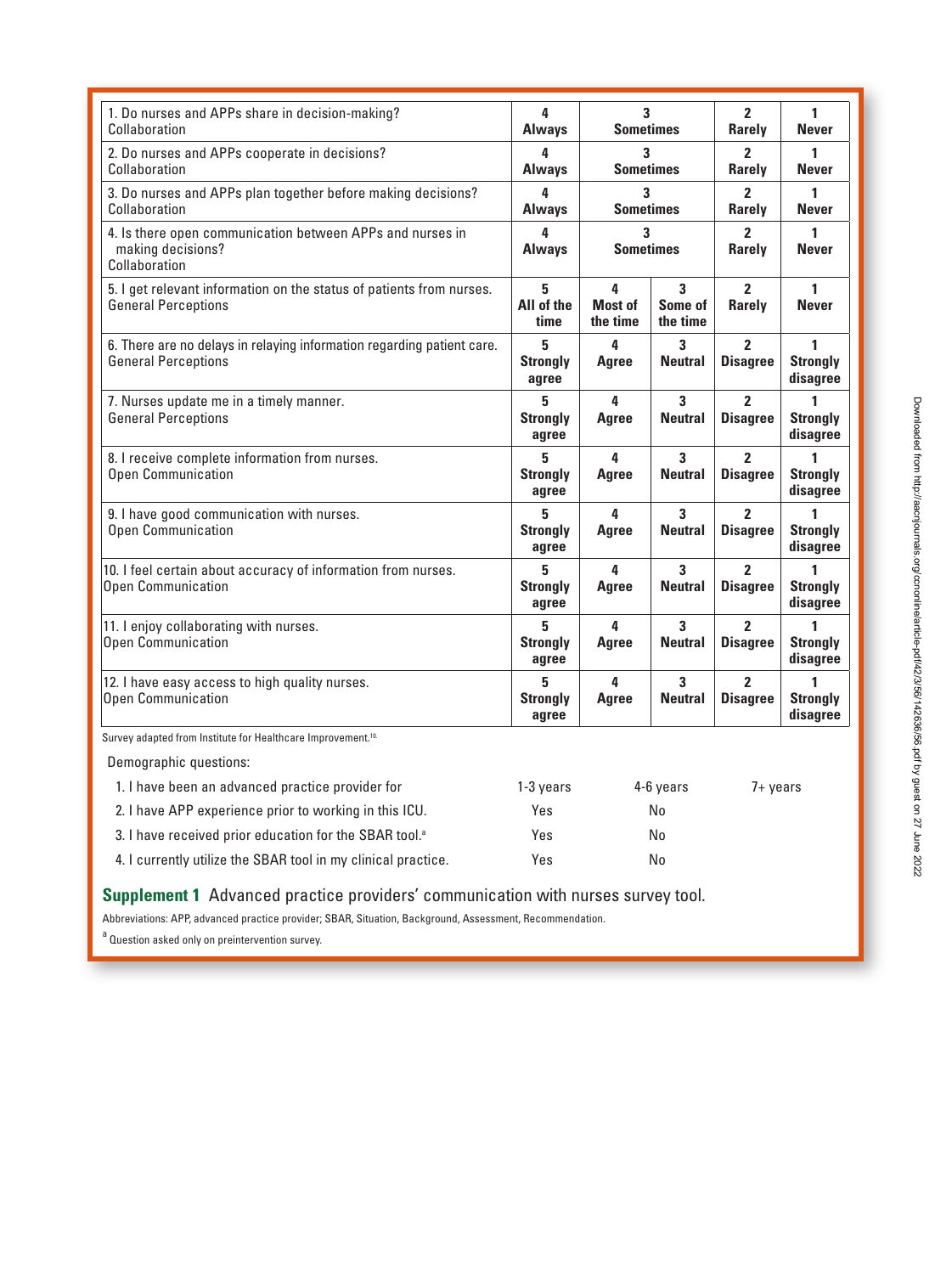| 1. Do nurses and APPs share in decision-making?                                              | 4<br><b>Always</b>            | 3<br><b>Sometimes</b>    |                          | $\overline{2}$<br><b>Rarely</b>   | 1<br><b>Never</b>                |
|----------------------------------------------------------------------------------------------|-------------------------------|--------------------------|--------------------------|-----------------------------------|----------------------------------|
| 2. Do nurses and APPs cooperate in decisions?<br>3<br>4<br><b>Sometimes</b><br><b>Always</b> |                               | 2<br><b>Rarely</b>       | 1<br><b>Never</b>        |                                   |                                  |
| 3. Do nurses and APPs plan together before making decisions?                                 |                               | 3<br><b>Sometimes</b>    |                          | 2<br><b>Rarely</b>                | 1<br><b>Never</b>                |
| 4. Is there open communication between APPs and nurses in making<br>decisions?               | 4<br><b>Always</b>            | 3<br><b>Sometimes</b>    |                          | 2<br>Rarely                       | 1<br><b>Never</b>                |
| 5. I get relevant information on the status of patients from APPs.                           | 5<br>All of the<br>time       | 4<br>Most of<br>the time | 3<br>Some of<br>the time | $\mathbf{2}$<br><b>Rarely</b>     | 1<br><b>Never</b>                |
| 6. There are no delays in relaying information regarding patient care.                       | 5<br><b>Strongly</b><br>agree | 4<br>Agree               | 3<br><b>Neutral</b>      | $\overline{2}$<br><b>Disagree</b> | 1<br><b>Strongly</b><br>disagree |
| 7. APPs respond to me in a timely manner.                                                    | 5<br><b>Strongly</b><br>agree | 4<br>Agree               | 3<br><b>Neutral</b>      | 2<br><b>Disagree</b>              | <b>Strongly</b><br>disagree      |
| 8. I receive correct information from APPs.                                                  | 5<br><b>Strongly</b><br>agree | 4<br>Agree               | 3<br><b>Neutral</b>      | $\overline{2}$<br><b>Disagree</b> | 1<br><b>Strongly</b><br>disagree |
| 9. I have good communication with APPs.                                                      | 5<br><b>Strongly</b><br>agree | 4<br>Agree               | 3<br><b>Neutral</b>      | $\overline{2}$<br><b>Disagree</b> | <b>Strongly</b><br>disagree      |
| 10. I feel certain about accuracy of information from APPs.                                  | 5<br><b>Strongly</b><br>agree | 4<br>Agree               | 3<br><b>Neutral</b>      | $\overline{2}$<br><b>Disagree</b> | 1<br><b>Strongly</b><br>disagree |
| 11. I enjoy collaborating with APPs.                                                         | 5<br><b>Strongly</b><br>agree | 4<br>Agree               | 3<br><b>Neutral</b>      | $\overline{2}$<br><b>Disagree</b> | 1<br><b>Strongly</b><br>disagree |
| 12. It is easy to ask the APPs questions.                                                    | 5<br><b>Strongly</b><br>agree | 4<br>Agree               | 3<br><b>Neutral</b>      | $\overline{2}$<br><b>Disagree</b> | <b>Strongly</b><br>disagree      |

Survey adapted from Institute for Healthcare Improvement.<sup>10.</sup>

Demographic questions:

| 1. I have been a nurse for:                                        | $<$ 3 years | 4-6 vears | $7 + \mathrm{years}$ |
|--------------------------------------------------------------------|-------------|-----------|----------------------|
| 2. I have nursing experience prior to working in this ICU.         | Yes         | No        |                      |
| 3. I have received prior education for the SBAR tool. <sup>8</sup> | Yes         | No        |                      |
| 4. I currently utilize the SBAR tool in my clinical practice.      | Yes         | No        |                      |

**Supplement 2** Nurses' communication with advanced practice providers survey tool.

Abbreviations: APP, advanced practice provider; SBAR, Situation, Background, Assessment, Recommendation.

a Question asked only on preintervention survey.